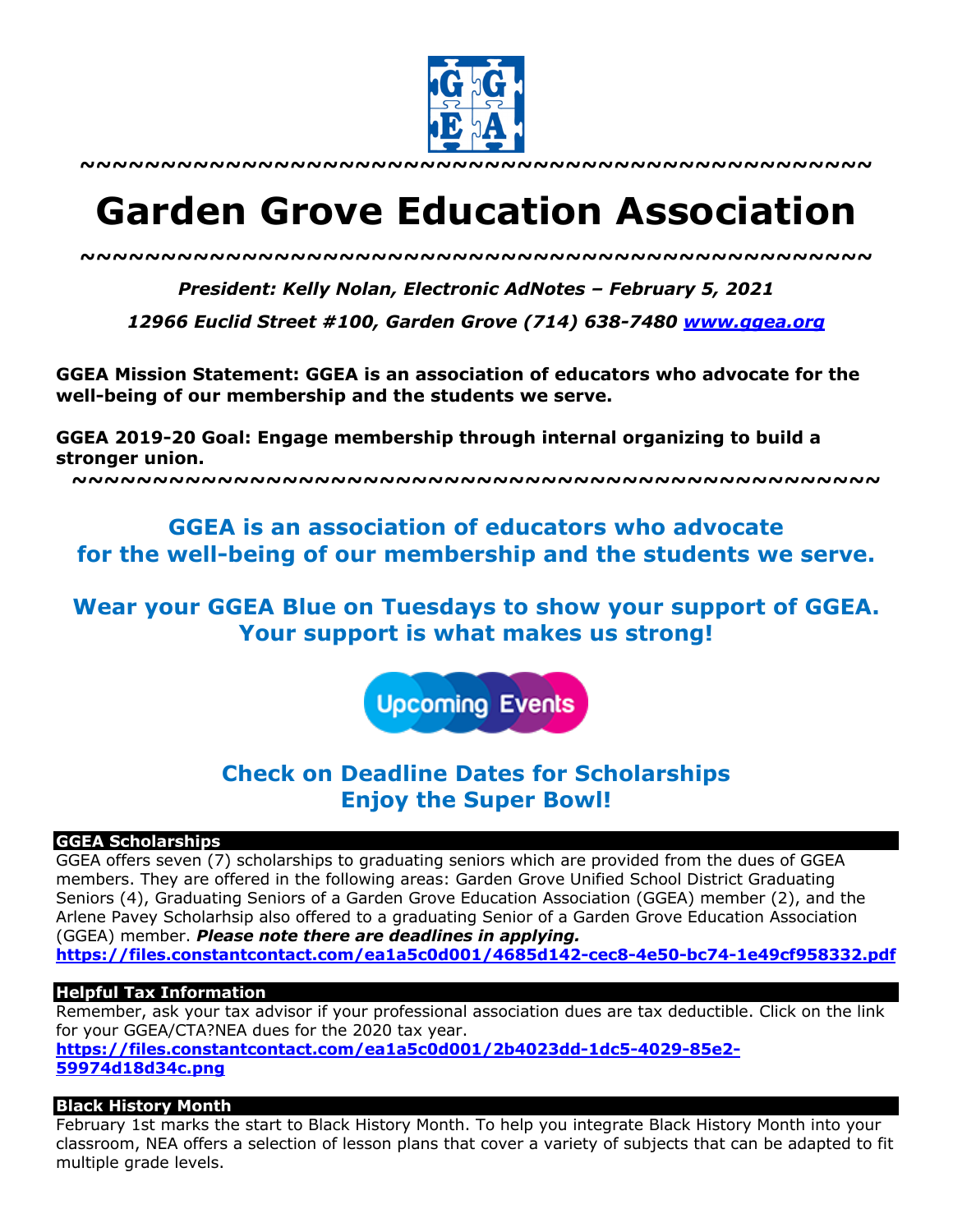**https://www.nea.org/professional-excellence/student-engagement/tools-tips/black-historymonth-lessons-resources**

CTA offers many resources as well. **https://www.cta.org/black-history-month**

#### **Poster Contest**

This was in an earlier AdNote this year. Orange Service Center Council's (OSCC) Equity Team is conducting its poster contest once again. All K-12 students are encouraged to submit their artwork around the themes of Ethnic Minority Issues, LGBTQ+ Issues, Women Issues, or People with Disabilities Issues. Posters are due April 2, 2021. For more information click on the link below.

**https://files.constantcontact.com/ea1a5c0d001/187d2c16-332a-4c2e-91d8- 430f5760caef.png**

#### **GGEA/GGUSD Job Share Information Meeting**

Job sharing is an opportunity for a permanent employee to provide service on a part-time basis with another permanent employee. Participants must be permanent teachers willing to provide a written commitment to serve a minimum of one year in the job-sharing position. The deadline for submitting a request to participate in job-sharing shall be March 15 of any given year.

GGEA/GGUSD will provide an information meeting on Thursday, February 11 from 3:30-5.

#### **Please RSVP to jennyg@ggea.org**

A flyer will be sent out this Monday, 1/25/2021.

## **Maternity Workshop**

GGEA/GGUSD will offer its second maternity workshop for the year on Monday, February 22, from 3:30-5. District Insurance and TheStandard Disability Insurance Reps will also be in attendance. **Please RSVP to jennyg@ggea.org.**

#### **Electronic Voting Coming to GGEA**

The office staff and I met today with our R&E Chair Willie Burghard to go over the internal logistics of setting up voting.

Voting will be conducted using our personal emails that we have on the GGEA data base. These emails will not be used for any other purpose besides GGEA communications and chapter voting.

In order to have a successful election process, it is imperative that we have your correct email address.

Some of you will require mail ballots and we will need your correct mailing address.

# **Please email jennyg@ggea.org or membership@ggea.org if your personal email and/or mailing address has changed.**

As we get more information on how electronic voting will work, we will let you know.

## **CTA Virtual Conferences in February**

I will continue to update as future conference dates approach. **Please RSVP to jennyg@ggea.org** if you are registering for these conferences.

#### **February 18-21 CTA New Educator Weekend (NEW)**

This conference is for new CTA members. The conference is for educators in their first three years in the profession. The New Educator Weekend has everything that educators need to be successful in their first years of teaching with sessions and electives concentrating on:

- Online Classroom Management Creating a Productive and Inspiring Learning Environment
- Best Practices for Distance Learning
- Technology Tips and Tricks
- Navigating IEP's and Special Education Areas in the Virtual World
- What I Wish I Knew My First Years of Teaching
- Working with Colleagues, Administration and Parents
- Common Core, State Standards, Assessments and Pedagogy
- Teaching is a Career
- Student Loan Forgiveness Programs for Educators
- Resources and Programs from CTA Available to Members